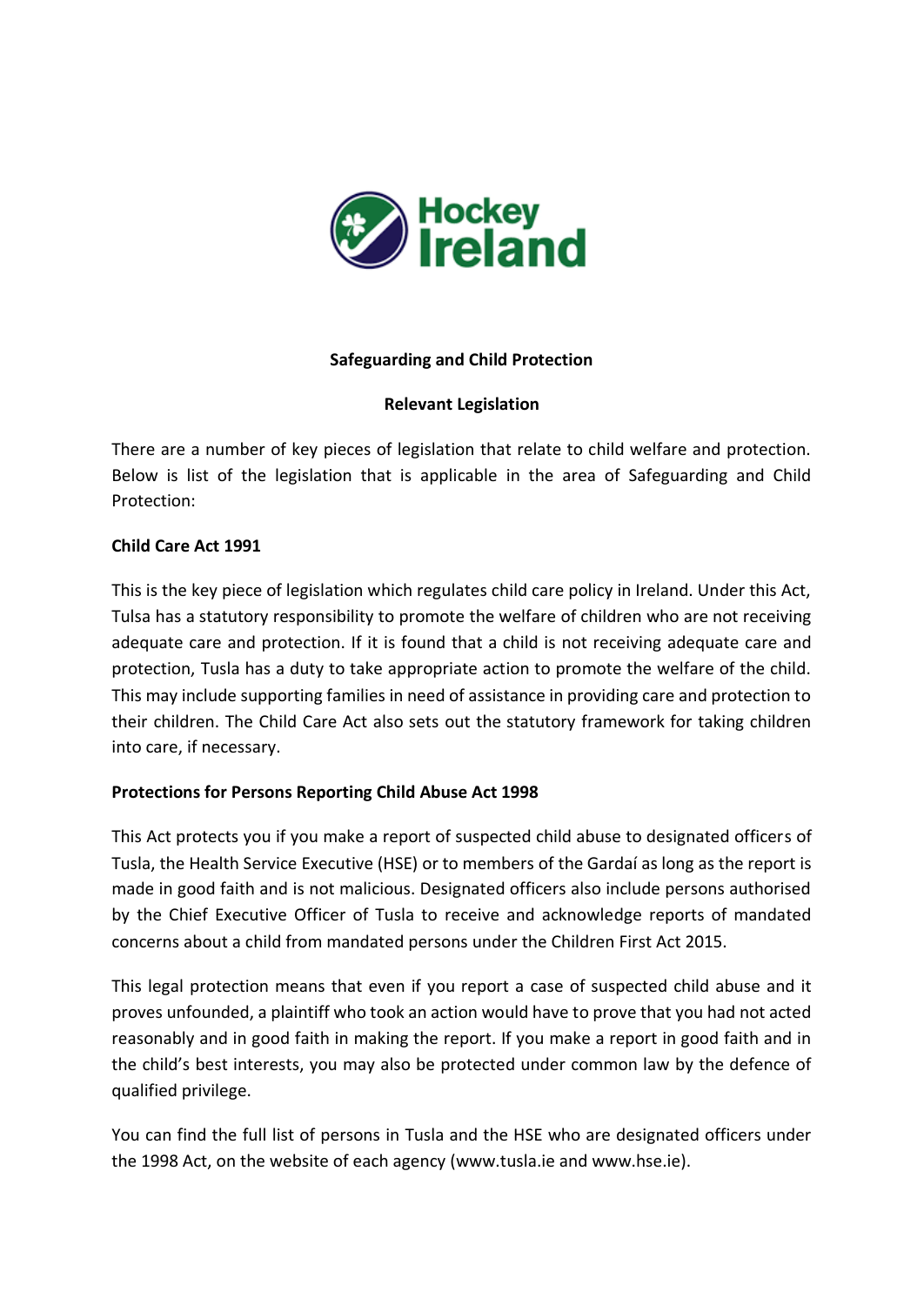## **Criminal Justice Act 2006**

Section 176 of this Act created an offence of reckless endangerment of children. This offence may be committed by a person who has authority or control over a child or abuser who intentionally or recklessly endangers a child by:

1. Causing or permitting the child to be placed or left in a situation that creates a substantial risk to the child of being a victim of serious harm or sexual abuse; or

2. Failing to take reasonable steps to protect a child from such a risk while knowing that the child is in such a situation.

# **Criminal Justice (Withholding of Information on Offences Against Children & Vulnerable Persons) ACT 2012**

Under this Act, it is a criminal offence to withhold information about a serious offence, including a sexual offence, against a person under 18 years or a vulnerable person. The offence arises where a person knows or believes that a specified offence has been committed against a child or vulnerable person and he or she has information which would help arrest, prosecute or convict another person for that offence, but fails without reasonable excuse to disclose that information, as soon as it is practicable to do so, to a member of An Garda Síochána.

The provisions of the Withholding legislation are in addition to any reporting requirements under the Children First Act 2015.

## **National Vetting Bureau (Children & Vulnerable Persons) Acts 2012–2016**

Under these Acts, it is compulsory for employers to obtain vetting disclosures in relation to anyone who is carrying out relevant work with children or vulnerable adults. The Acts create offences and penalties for persons who fail to comply with their provisions. Statutory obligations on employers in relation to Garda vetting requirements for persons working with children and vulnerable adults are set out in the National Vetting Bureau (Children and Vulnerable Persons) Acts 2012– 2016.

## **Children First Act 2015**

The Children First Act 2015 is an important addition to the child welfare and protection system as it will help to ensure that child protection concerns are brought to the attention of Tusla without delay.

The Act provides for mandatory reporting of child welfare and protection concerns by key professionals; comprehensive risk assessment and planning for a strong organisational culture of safeguarding in all services provided to children; a provision for a register of non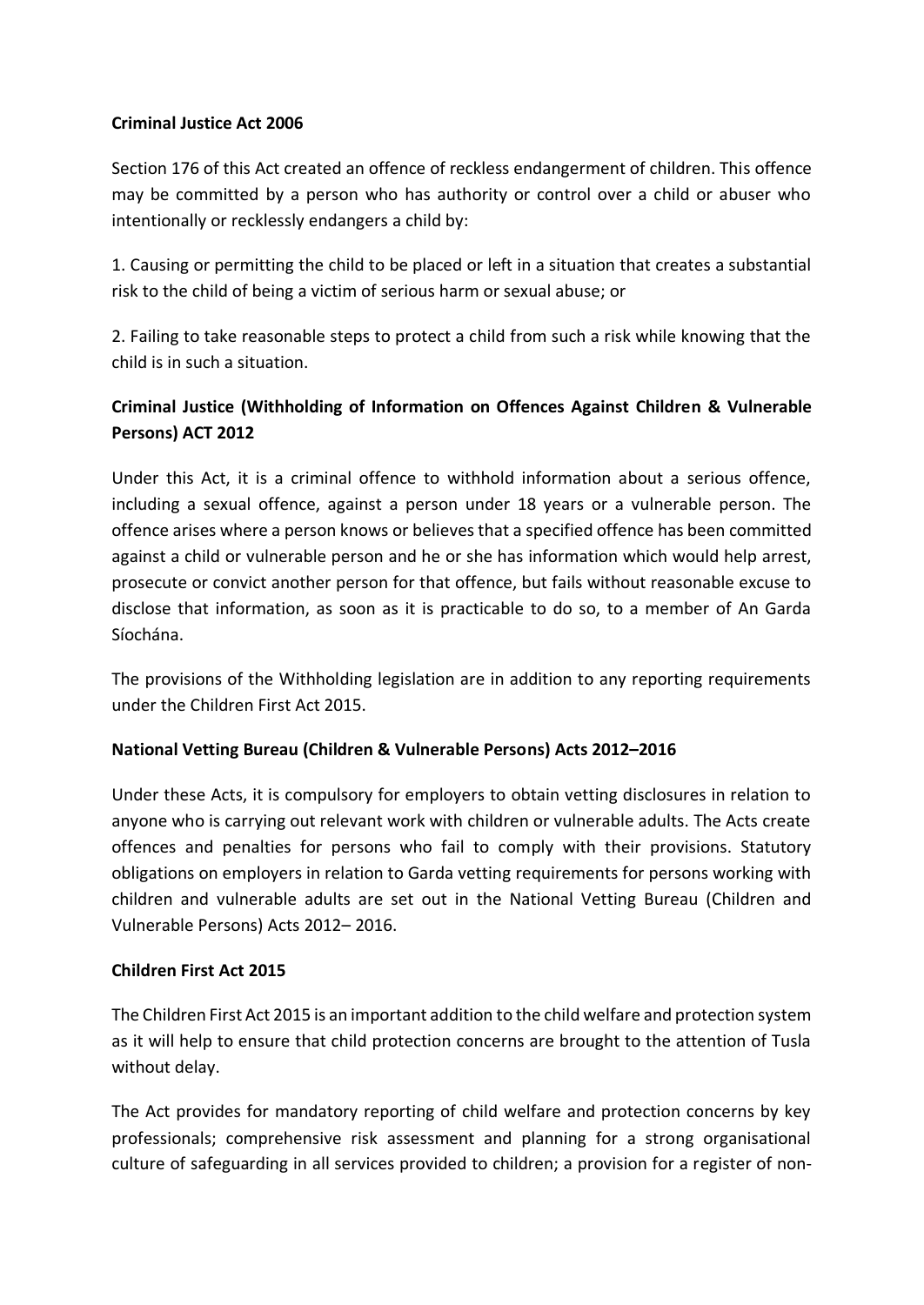compliance; and the statutory underpinning of the existing Children First Interdepartmental Implementation Group which promotes and oversees cross- sectoral implementation and compliance with Children First.

# **Criminal Law (Sexual Offences) Act 2017**

This Act addresses the sexual exploitation of children and targets those who engage in this criminal activity. It creates offences relating to the obtaining or providing of children for the purposes of sexual exploitation. It also creates offences of the types of activity which may occur during the early stages of the predatory process prior to the actual exploitation of a child, for example, using modern technology to prey on children and making arrangements to meet with a child where the intention is to sexually exploit the child. The Act also recognises the existence of underage, consensual peer relationships where any sexual activity falls within strictly defined age limits and the relationship is not intimidatory or exploitative.

## **Child protection in Northern Ireland Legislation, policy and guidance**

The Northern Ireland Executive government is responsible for child protection in Northern Ireland. They set out policy, legislation and statutory guidance on how the child protection system should work.

The Safeguarding Board for Northern Ireland (SBNI) co- ordinates, and ensures the effectiveness of, work to protect and promote the welfare of children. The board includes representatives from health, social care, the police, the probation board, youth justice, education, district councils and the NSPCC. The SBNI is responsible for developing policies and procedures to improve how different agencies work together.

and also see

# **Access NI Code of Practice (NI)**

Children (NI) Order 1995 (NI)Children's Services Co-operation Act (Northern Ireland) 2015 (NI) Club Framework for Safeguarding Standards In Sport

Co-operating to Safeguard Children and Young People 2017 Criminal Law Act (Northern Ireland) 1967 (NI) General Data Protection Regulation (EU) 2016/679 (GDPR) Part V of the Police Act 1997 (NI)

## **Protection of Freedoms Act 2012 (NI)**

Rehabilitation of Offenders (Exceptions) (Northern Ireland) Order 1979 (as amended 2013) (NI) Safeguarding Board Act (Northern Ireland) 2011 (NI) Safeguarding Vulnerable Groups (NI) Order 2007 (NI) Sexual Offences (NI) Order 2008